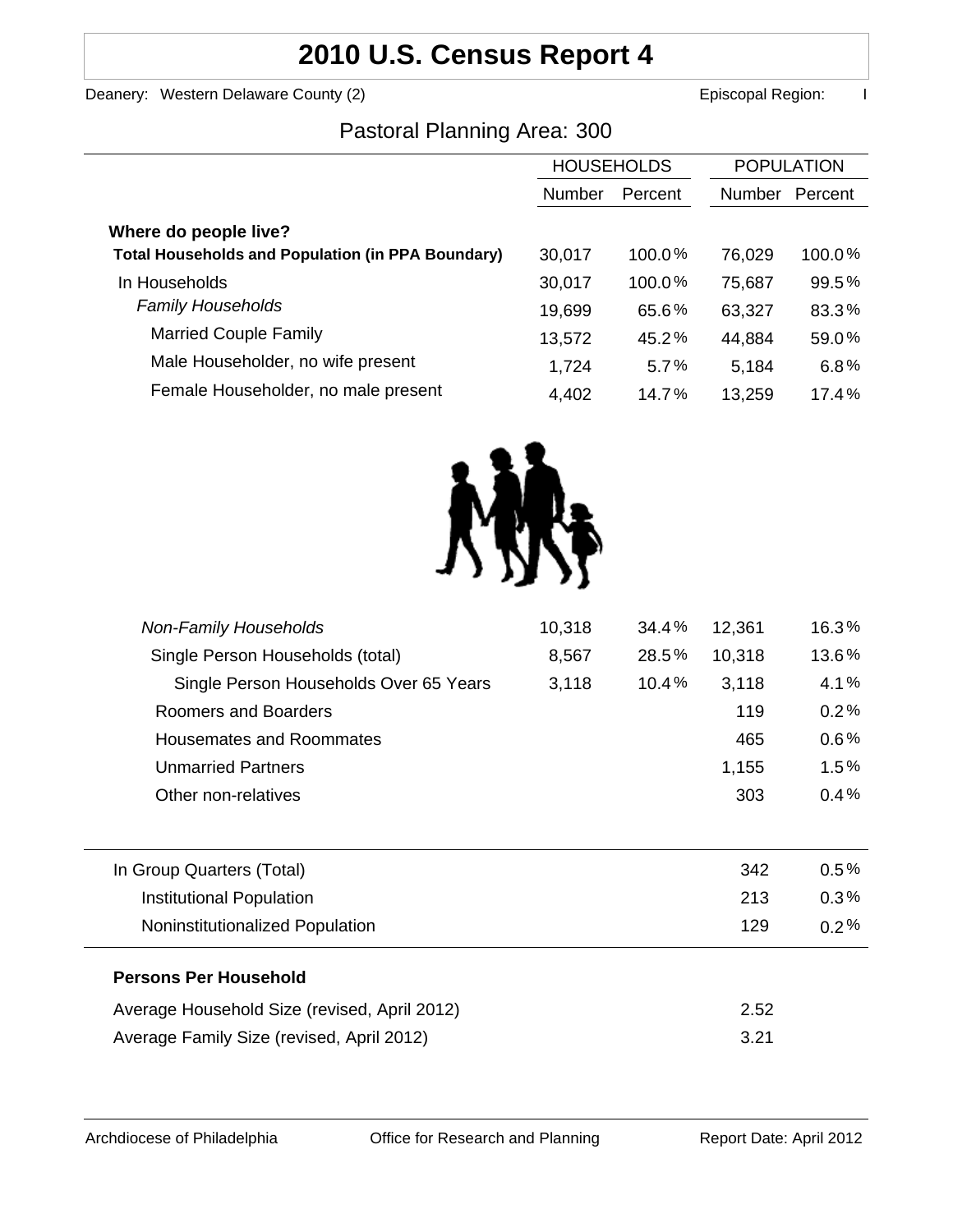# **2010 U.S. Census Report 4**

Deanery: Western Delaware County (2) Deanery: Western Delaware County (2)

l,

Ì

## Pastoral Planning Area: 300

|                                                   | <b>POPULATION</b> |         |
|---------------------------------------------------|-------------------|---------|
| <b>CHILDREN - UNDER AGE 18</b>                    | <b>Number</b>     | Percent |
| Total Children - Under Age 18 (in PPA Boundary)   | 16,791            | 100.0%  |
| In Households                                     | 16,791            | 100.0%  |
| Householder or spouse is under 18                 | 10                | 0.1%    |
| With Related:                                     |                   |         |
| Married-Couple Family                             | 10,380            | 61.8%   |
| Male Householder, No Wife Present                 | 1,115             | 6.6%    |
| Female Householder, No Husband Present            | 3,361             | 20.0%   |
| <b>Other Related Householder</b>                  | 293               | 8.2%    |
| <b>With Non-Relatives</b>                         | 247               | 1.5%    |
| Grandparent Householder                           | 1,385             | 8.2%    |
| In Group Quarters                                 | 1                 | 0.0%    |
| Institutionalized population                      | 0                 | 0.0%    |
| Noninstitutionalized population                   | 1                 | 0.0%    |
| <b>ADULTS - AGE 65 AND OLDER</b>                  |                   |         |
| Total Adults - Age 65 and Older (in PPA Boundary) | 10,510            | 100.0%  |
| In Households                                     | 10,298            | 98.0%   |
| Family Households:                                | 6,853             | 65.2%   |
| Is Householder or Spouse                          | 5,848             | 55.6%   |
| With Other Relative Householder                   | 211               | 2.0%    |
| With Non-Related Householder                      | 44                | 0.4%    |
| is Parent                                         | 547               | 5.2%    |
| is Parent-in-Law                                  | 203               | 1.9%    |
| In Non-family Households:                         | 3,445             | 32.8%   |
| Male Living Alone                                 | 862               | 8.2%    |
| Male not Living Alone                             | 96                | $0.9\%$ |
| Female Living Alone                               | 2,256             | 21.5%   |
| Female not Living Alone                           | 79                | $0.8\%$ |
| Other                                             | 151               | 1.4%    |
| In Group Quarters                                 | 212               | 2.0%    |
| Institutionalized population                      | 188               | 1.8%    |
| Noninstitutionalized population                   | 24                | 0.2%    |
| Housing Units in the Pastoral Planning Area       |                   |         |
| <b>Total Housing Units</b>                        | 31,805            | 100.0%  |
| Occupied                                          | 30,017            | 94.4%   |
| Owner-Occupied                                    | 21,424            | 67.4%   |
| Renter-Occupied                                   | 8,593             | 27.0%   |
| Vacant                                            | 1,788             | 5.6%    |

Archdiocese of Philadelphia **Office for Research and Planning** Report Date: March 2012